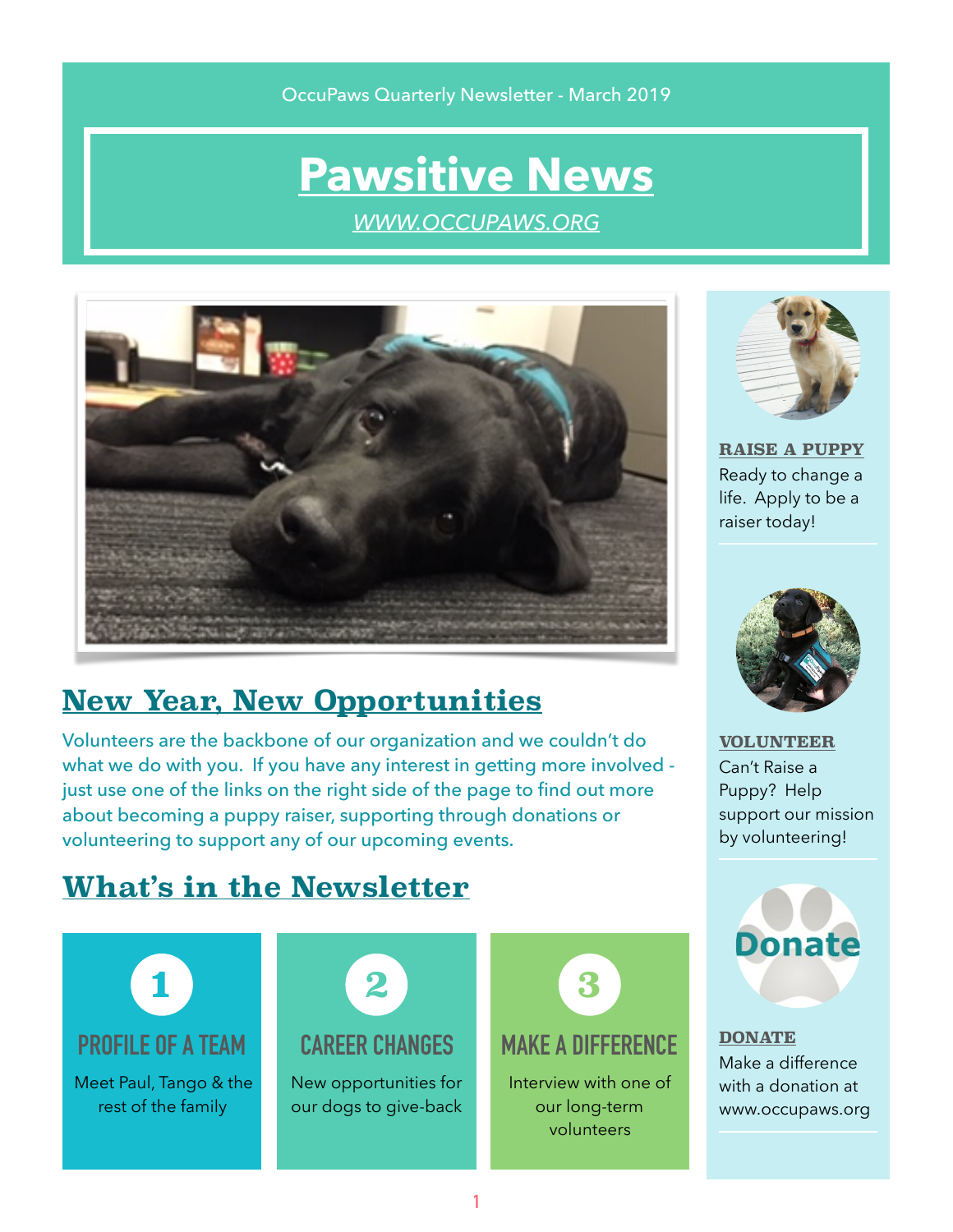### **Paul & Tango**

Paul Turinske lives in Pewaukee, WI with his wife and two sons Evan and Jared. Tango is a black standard poodle and is Paul's first guide dog. Their partnership began in April of 2015. This summer Paul and his family are looking forward to taking a two week tour of England, Scotland and Wales together.

#### **How did you learn about OccuPaws?**

While attending the Milwaukee VisionWalk in 2014 we stopped at the OccuPaws booth to see the puppies. My wife made the comment "Too bad they don't offer Poodles". (Since she is very allergic to pet dander). Barb responded, "Oh, but we do have Poodles". They were beginning the Poodle training program. Barb said I should submit an application and get on the waiting list because it could take a couple years to be matched with a Poodle. Amazingly, the next spring (2015) I received a call that they had a Poodle that might fit my requirements. I was so very excited and couldn't wait to meet my potential guide. I learned a lot about how the dogs are trained and matched with their users. Over the past almost 6 years, I have had great experiences with OccuPaws. I was asked to join the Board of Directors and have been conducting the monthly Guide Dog User Conference Calls as part of the Client Services aspect of OccuPaws.



**"The volunteers dedication & hard work, make miracles happen for users like me." Paul Turinske** 

### **How has your guide dog changed your life?**

Prior to having Tango, I did not enjoy going out in public and avoided it. Tango has helped me regain independence and confidence while in public. People losing their eyesight often feel a sense of loneliness. Having a guide dog like Tango always by my side makes it nearly impossible to feel alone.

#### *Thanks Paul for sharing your story!*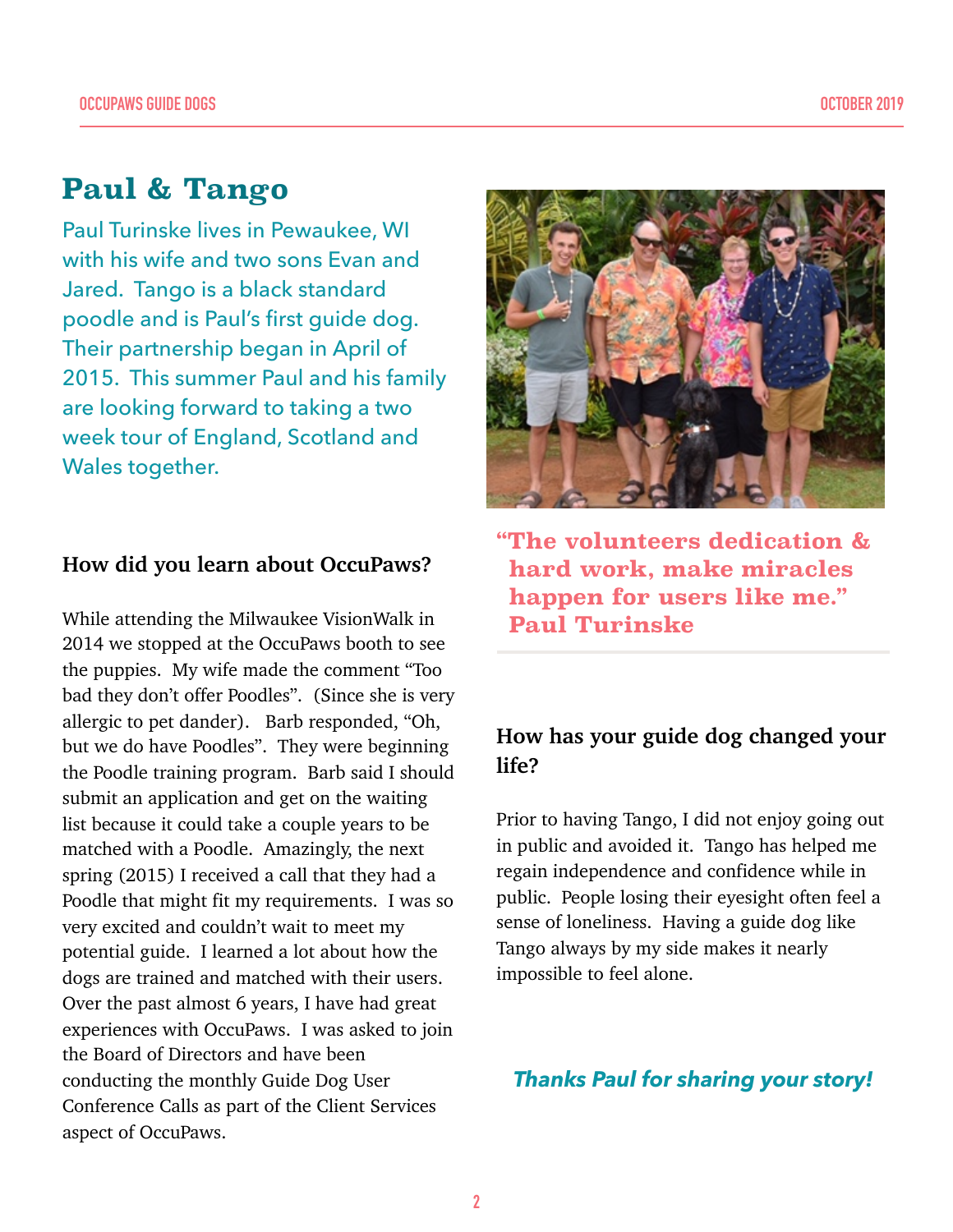# **Career Change Story**

**Jaxson - obedient, attentive, loving, smart - was universally loved by all his OccuPaws raisers and sitters. And yet … as he grew, his raisers shared a common concern. He was a powerful dog. Perhaps too strong for a blind person to safely handle. OccuPaws staff are somehow always able to find each "career-changed" dog a good permanent home, and ideally that home still involves service. For Jaxson's future home, Barb turned to Wisconsin K9 SOS Search and Rescue. They had previously taken an OccuPaws dog and successfully transitioned it to search and rescue operations, and Barb hoped Jaxson might be a fit.** 

**Jaxson's new handler is Terry Schwantes. We asked Terry how he came to volunteer with Wisconsin K9, and he told us it all started with his remarkable daughter, Brianne. Brianne was born with a rare disease (OI) that caused her bones to be brittle. She had nine broken bones while still in the womb. From early childhood, she was not only a brave fighter of the disease, but also a compassionate human being who sought ways to help others. Her efforts were notable enough to be mentioned in Hillary Clinton's book It Takes A Village, and in Bill Clinton's book, Giving. She met with two presidents and a pope. She inspired and continues to inspire thousands of people, even after her unfortunate death in 2016. At the age of 13, Brianne insisted her family help flood victims in Iowa in 1993. This inspired Terry to become a member of a CERT (Community Emergency Response Team), teams of volunteer emergency workers who receive specific training in basic disaster response skills, and who agree to supplement existing emergency responders in the event of a major disaster. And this is what more recently brought Terry to Wisconsin K9.** 

**Terry has undergone 18 months of training in Human First Aid/CPR/AED, NIMS, and is augmenting his education with K9 First Aid/CPR, Crime Scene Preservation, Blood Borne Pathogens, lost person behavior as well as attaining his SAR Tech certification. All this, at his own expense, to become a VOLUNTEEER member of Wisconsin K9. There are three specialties of search and rescue dogs. A 'trailing' dog will follow a trail from a known beginning location to wherever an individual travelled. An 'air scent' dog will detect the scent of an individual in any environment, such as a field or in a neighborhood. An HRD (human remains dog) is trained to detect the scent of human remains. Jaxon is being trained as an HRD dog.** 

**Terry says Jaxson is doing well in his training, which will have three stages. The first is simply bonding with Terry, so that no matter the circumstance, Terry can absolutely count on his ability to recall Jaxson and keep him safe. In the next phase, imprinting, Jaxson will be trained to detect the smell of human remains. A third phase will introduce Jaxson to the most difficult task of finding entire bodies or body parts.** 

**Terry says Jaxson is a great house pet for his family, but he's also a tool, like GPS or radio, to aid emergency workers. No device has been invented that can do the work that search and rescue dogs can in helping to locate a lost person.** 

**Wisconsin K9 volunteers are called to the scene of an emergency by local emergency personnel and operate under the command of those personnel. We are proud and pleased that our Jaxson is becoming a part of this critical team, and we wish him and Terry the best.** 

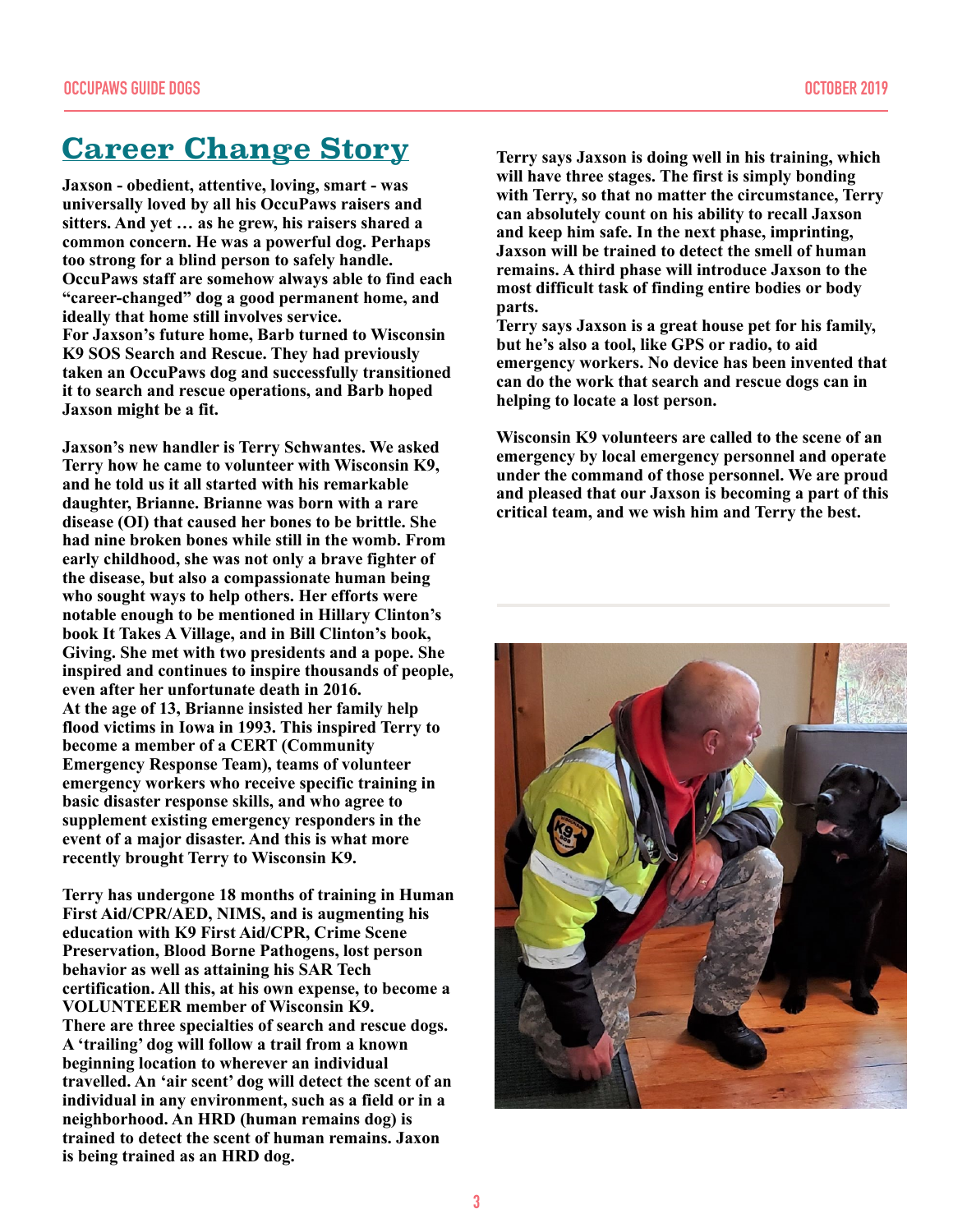# **Volunteer Profile**

Marlette Larsen lives in Madison, WI. She has been involved with Occupaws since she retired 10 years ago and also volunteers with the Olbrich Botanical Gardens. Marlette loves to travel across the globe and recently took her granddaughter on a trip to Ireland. She also spends a lot of time visiting family in Colorado and enjoying her cabin in Rhinelander, WI. Marlette also feels so privileged to have provided a home for OccuPaws Guide Dog, Promise for 6 years until she passed away. Marlette works as a sitter for Bling and other puppies when she is in Madison and not exploring the globe!

### **How did you learn about OccuPaws and why did you decide to get involved?**

Two enthusiastic OccuPaws volunteers were at Mounds Pet Food Store and after talking to them I decided to sign up as a volunteer. A few days later I received Casey to raise and train. I have loved my participation ever since!

#### **What do you enjoy most?**

Besides loving each and every puppy and dog in our program, I have enjoyed getting to know all our enthusiastic volunteers who make our program possible, our Board members who give such wonderful guidance, and our CGDIs (Certified Guide Dog Instructors) who provide the final training and placement



of our dogs. OccuPaws is so unique among Guide Dog Schools for its home placement program, and I'm proud to be associated with it!

### **Any advice or comments for our newer volunteer raisers and sitters?**

Do attend fundraisers and graduations! Puppies are so different in their behaviors and aptitude's, don't be discouraged by those dogs who don't graduate as guide dogs. They may be better suited for another kind of work. The more pups you raise, the more successful you'll be in helping provide a Guide Dog for a visually impaired person! And that is a wonderful feeling!